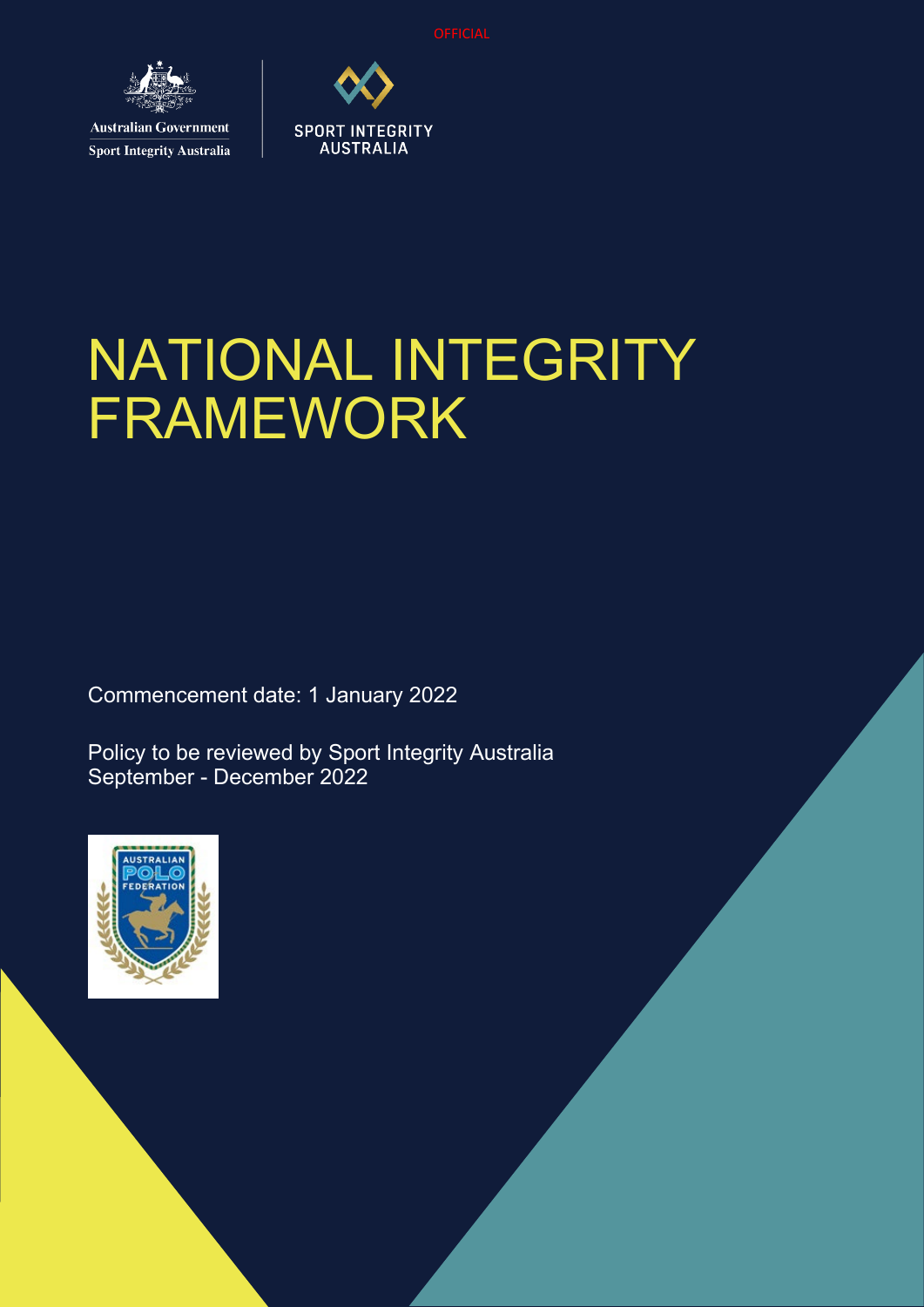# **TABLE OF CONTENTS**

| 1.  | <b>Background</b>                                               | 3                |
|-----|-----------------------------------------------------------------|------------------|
| 1.1 | Introduction                                                    | 3                |
| 1.2 | Definitions                                                     | 3                |
| 2.  | <b>Jurisdiction</b>                                             | 5                |
| 2.1 | Who the Framework applies to                                    | 5                |
| 3.  | <b>Scope</b>                                                    | 6                |
| 3.1 | Scope                                                           | 6                |
| 4.  | <b>Prohibited Conduct</b>                                       | 6                |
| 4.1 | <b>Prohibited Conduct</b>                                       | 6                |
| 4.2 | <b>Additional matters</b>                                       | 6                |
| 5.  | Australian Polo Federation's Responsibility to Manage Framework | 7                |
| 5.1 | Responsibility for the management of the Framework              | $\overline{7}$   |
| 5.2 | National Integrity Manager                                      | 7                |
| 5.3 | <b>Complaints Manager</b>                                       | 8                |
| 5.4 | Reporting to Sport Integrity Australia                          | 8                |
| 5.5 | Education                                                       | 8                |
| 5.6 | Recruitment of Employees and Volunteers                         | 8                |
| 6.  | <b>Additional Responsibilities</b>                              | 8                |
| 6.1 | Relevant Organisation responsibilities                          | 8                |
| 6.2 | Relevant Person responsibilities                                | 9                |
| 7.  | <b>Complaints, Disputes &amp; Discipline Policy</b>             | 9                |
| 8.  | <b>Interpretation &amp; Other Information</b>                   | $\boldsymbol{9}$ |
| 8.1 | Application and Commencement                                    | 9                |
| 8.1 | Amendment                                                       | 9                |
| 8.2 | Inconsistency                                                   | 9                |
| 8.3 | Interpretation                                                  | 9                |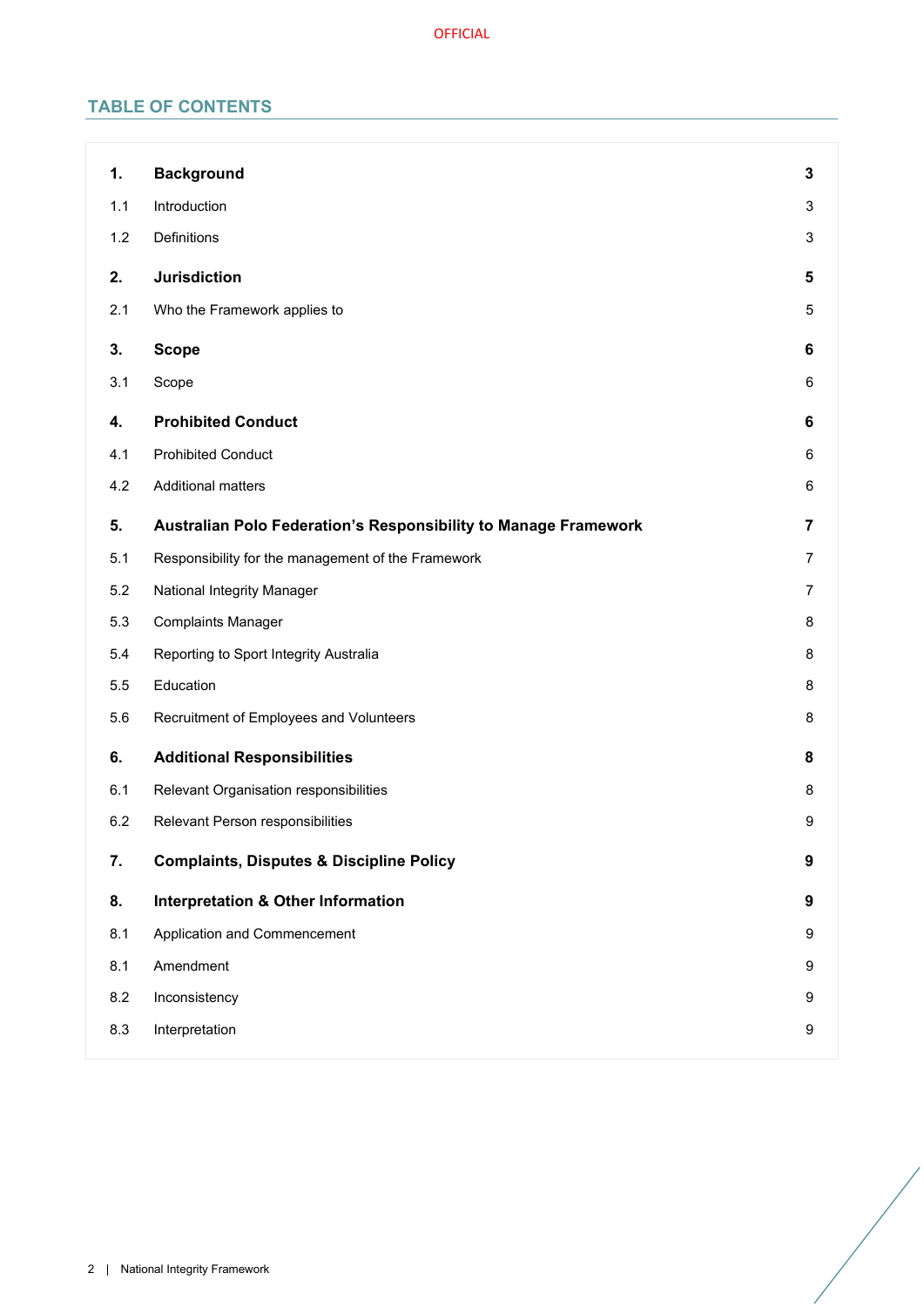# <span id="page-2-0"></span>**1. Background**

# <span id="page-2-1"></span>**1.1 Introduction**

- (a) The Australian Polo Federation National Integrity Framework applies to all Activities organised or authorised by the Australian Polo Federation or a Member Organisation and will be adopted in full by each Polo Organisation.
- (b) Sports integrity means the manifestation of the ethics and values that promote community confidence in sport. Threats to the integrity of sport includes the:
	- (i) manipulation of sporting competitions;
	- (ii) improper use of drugs and medicine in sport;
	- (iii) abuse of children and other persons in a sporting environment; and
	- (iv) failure to protect Members and other persons in a sporting environment, from bullying, intimidation, discrimination, or harassment.
- (c) The Australian Polo Federation seeks to take a proactive approach to mitigate the integrity threats to Polo in Australia and to provide a safe, fair, and trustworthy environment for all Participants at all levels of Polo.
- (d) The National Integrity Framework is one of the Australian Polo Federation's responses to the threats to the integrity of Polo and sets out the broad expectations for the conduct of all Participants in Polo, including procedures for managing, reporting, investigating and determining potential breaches of its Integrity Policies.

#### <span id="page-2-2"></span>**1.2 Definitions**

In the National Integrity Framework, the following words have the corresponding meaning:

**Activity** means a Polo contest, match, competition, event, or activity (including training), whether on a one-off basis or as part of a series, league, or competition, sanctioned or organised by the Australian Polo Federation or a Polo Organisation.

**Administrators** – **see 'Participant'.**

**Athletes** – **see 'Participant'.** 

#### **Authorised Provider – see 'Relevant Organisation'.**

**Board** means the board of the Australian Polo Federation.

**CEO** means the chief executive officer or equivalent position of the Australian Polo Federation as appointed from time to time (e.g. President, Secretary General).

**Child** or **Children** means a child or young person, or two or more children or young persons, who is or are under the age of 18 years.

#### **Club – see 'Relevant Organisation'.**

#### **Coaches** – **see 'Participant'.**

**Complaints, Disputes & Discipline Policy (CDPP)** means the policy adopted by Australian Polo Federation under this Framework, for the handling and resolution of Complaints regarding Prohibited Conduct.

**Contractor** means any person or organisation engaged to provide services for or on behalf of Australian Polo Federation or a Polo Organisation, and includes agents, advisers, and subcontractors of Australian Polo Federation or a Polo Organisation and employees, officers, volunteers, and agents of a contractor or subcontractor.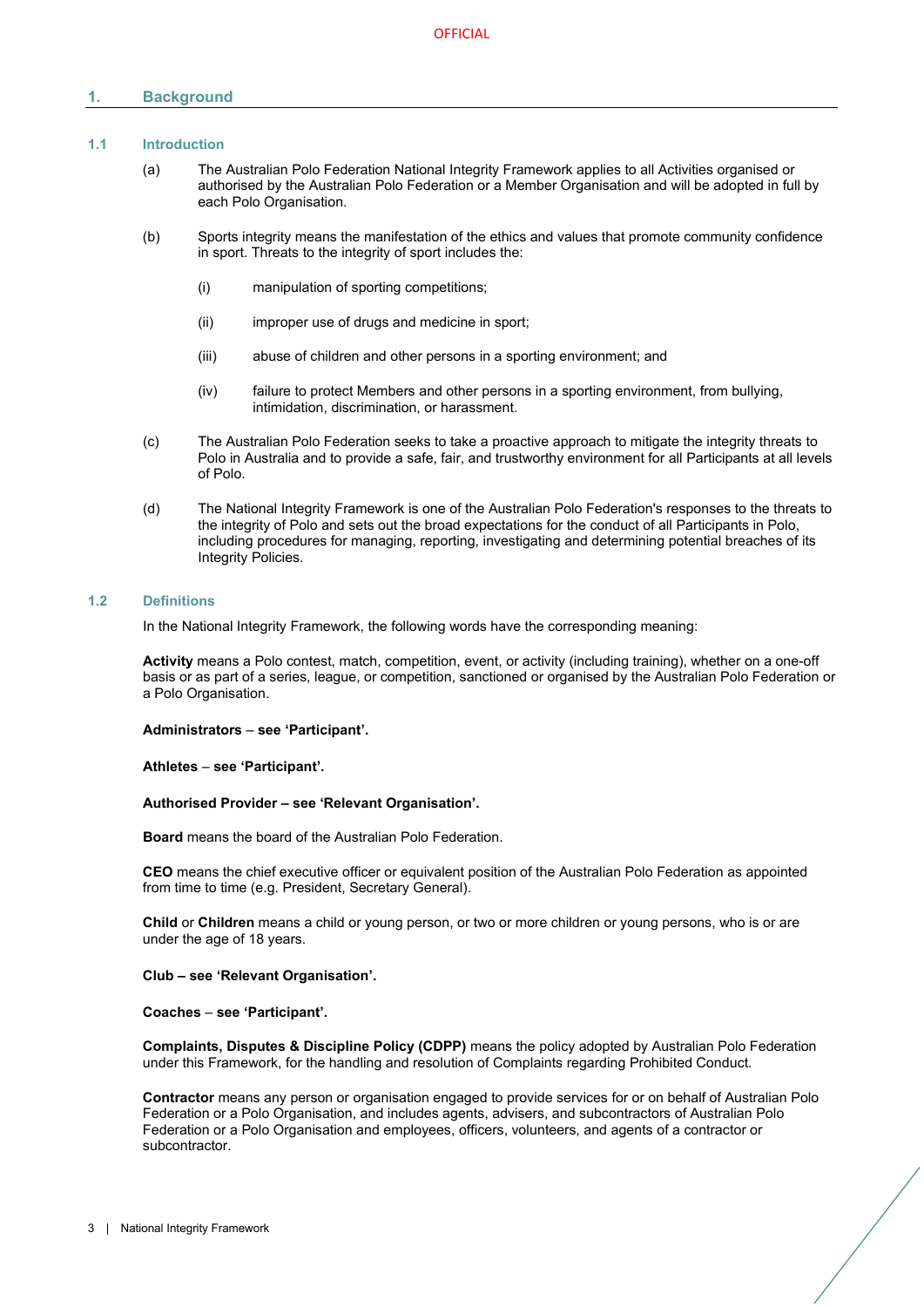**Disciplinary Measures** means any Provisional Action taken or Sanction imposed under the Complaints, Disputes and Discipline Policy, as defined in that policy.

**Employee** means a person employed by Australian Polo Federation or a Polo Organisation.

**Framework** means this National Integrity Framework document, including any schedules and annexures.

**Integrity Policy** means the following Australian Polo Federation sports integrity-related policies adopted under this Framework:

- (a) This Framework document;
- (b) Child Safeguarding Policy;
- (c) Competition Manipulation and Sport Wagering Policy;
- (d) Improper Use of Drugs and Medicine Policy;
- (e) Member Protection Policy; and
- (f) Complaints, Disputes and Discipline Policy.

#### **Individual Member** – **see 'Member'.**

**Integrity Unit** means Australian Polo Federation's national integrity unit, as established under clause [5.1.](#page-6-1)

**Member** means a member of Australian Polo Federation or a Polo Organisation under its constitution, including:

- (a) **Member Organisations**, which means each company or incorporated association that is a member of the Australian Polo Federation including each:
	- (i) Member States, and Life Members; and
	- (ii) affiliate that is a member of a Member State.
- (b) **Individual Members**, which means individuals who are individuals registered with a Member **Organisation**

#### **Member Organisations** – **see 'Member'.**

**National Integrity Manager** means the person responsible for Australian Polo Federation's Integrity Unit and for the implementation, management, reporting and review of this Framework.

#### **Officials** – **see 'Participant'**.

#### **Participant** means:

- (a) Athletes who are registered with or entitled to participate in a Polo Organisation or a Australian Polo Federation Activity
- (b) Coaches appointed to train an Athlete or Team in a Polo Organisation or Australian Polo Federation **Activity**
- (c) Administrators who have a role in the administration or operation of a Polo Organisation or Australian Polo Federation, including owners, directors, committee members or other persons
- (d) Officials including referees, umpires, technical officials, or other officials appointed by a Polo Organisation, Australian Polo Federation or any league, competition, series, Club or Team sanctioned by Australian Polo Federation
- (e) Support Personnel who are appointed in a professional or voluntary capacity by a Polo Organisation, Australian Polo Federation or any league, competition, series, Club or Team sanctioned by Australian Polo Federation including sports science sports medicine personnel, team managers, agents, selectors, and team staff members.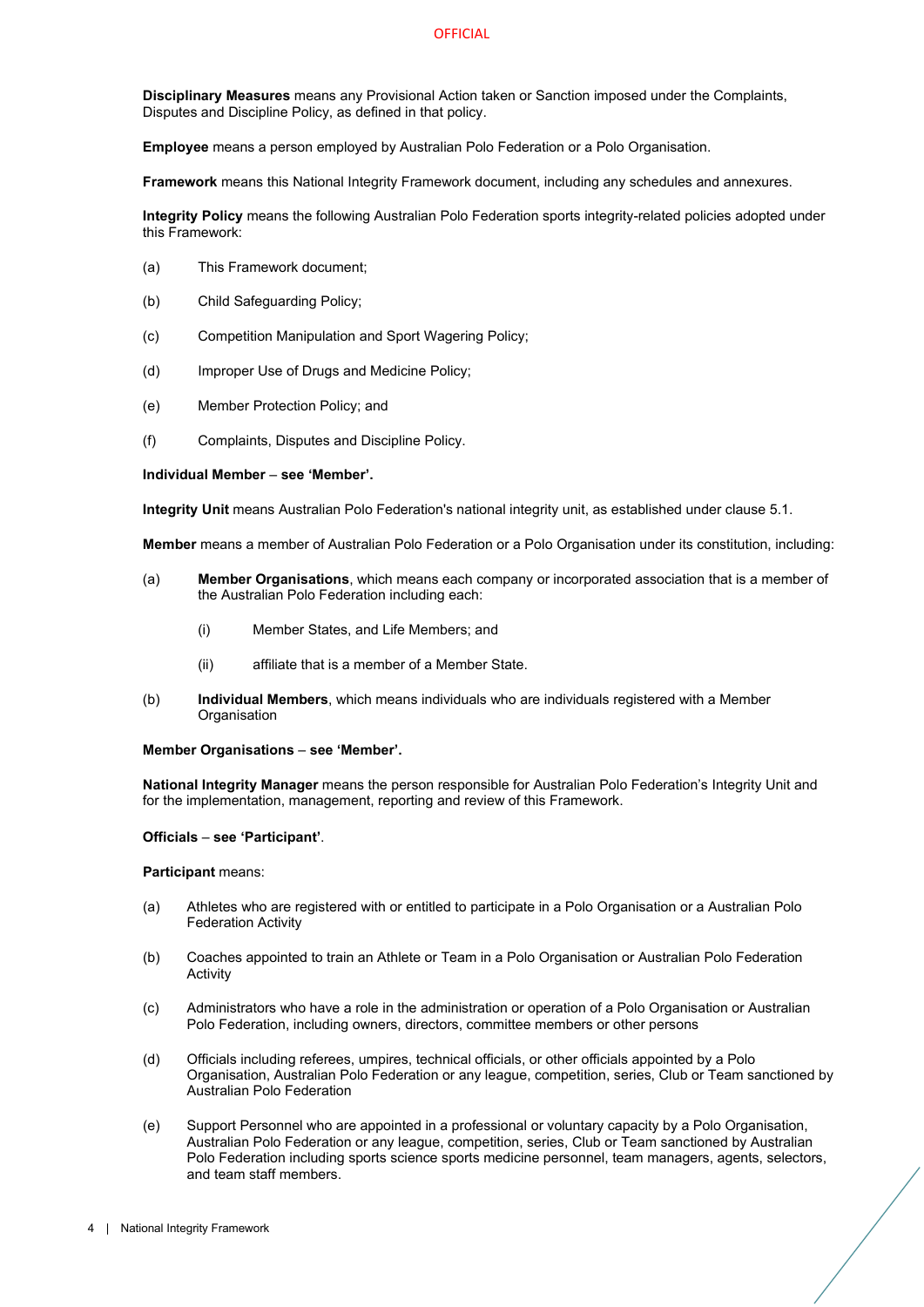**Prohibited Conduct** means the conduct proscribed by this Framework and the Integrity Policies.

**Relevant Organisation** means any of the following organisations:

- (a) Australian Polo Federation
- **(b) Member Organisation see 'Member'.**
- (c) **Sport Organisation**, which means and includes:
	- (i) **Member Organisations** see 'Member';
	- (ii) **Clubs**, which means any club that enters a Team to participate in an Activity; and
	- (iii) **Authorised Providers**, which means any non-Member organisations authorised to conduct Activities sanctioned by Australian Polo Federation or a Member Organisation;
- (d) **Team**, which means a collection or squad of athletes who compete and/or train in Polo and/or the Activity; and
- (e) Any other organisation who has agreed to be bound by this Framework/the Integrity Policies.

**Relevant Person** means any of the following persons:

- (a) **Individual Member see 'Member'**;
- (b) **Participant;**
- (c) **Employee;**
- (d) **Contractor;**
- (e) **Volunteer**, which means any person engaged by Australian Polo Federation or a Polo Organisation in any capacity who is not otherwise an Employee or Contractor, including directors and office holders, coaches, officials, administrators and team and support personnel; and
- (f) Any other individual who has agreed to be bound by this Framework/the Integrity Policies.

**Polo** means the sport of polo, as governed by the Australian Polo Federation and the Federation of International Polo from time to time.

**Polo Organisation** – **see 'Relevant Organisation'.**

**Support Personnel** – **see 'Participant'.**

**Team – see 'Relevant Organisation'.** 

**Volunteer** – **see 'Relevant Person'.** 

#### <span id="page-4-0"></span>**2. Jurisdiction**

# <span id="page-4-1"></span>**2.1 Who the Framework applies to**

- (a) This Framework applies to and binds all Relevant Persons and Relevant Organisations as set out in the Integrity Policies.
- (b) Employees are expected to abide by the terms of this Framework as a reasonable and lawful direction of Australian Polo Federation or the Polo Organisation they are employed by (as relevant) as their employer.
- (c) Australian Polo Federation and Polo Organisations must ensure that all Contractors and Volunteers are contractually bound to abide by the terms of this Framework.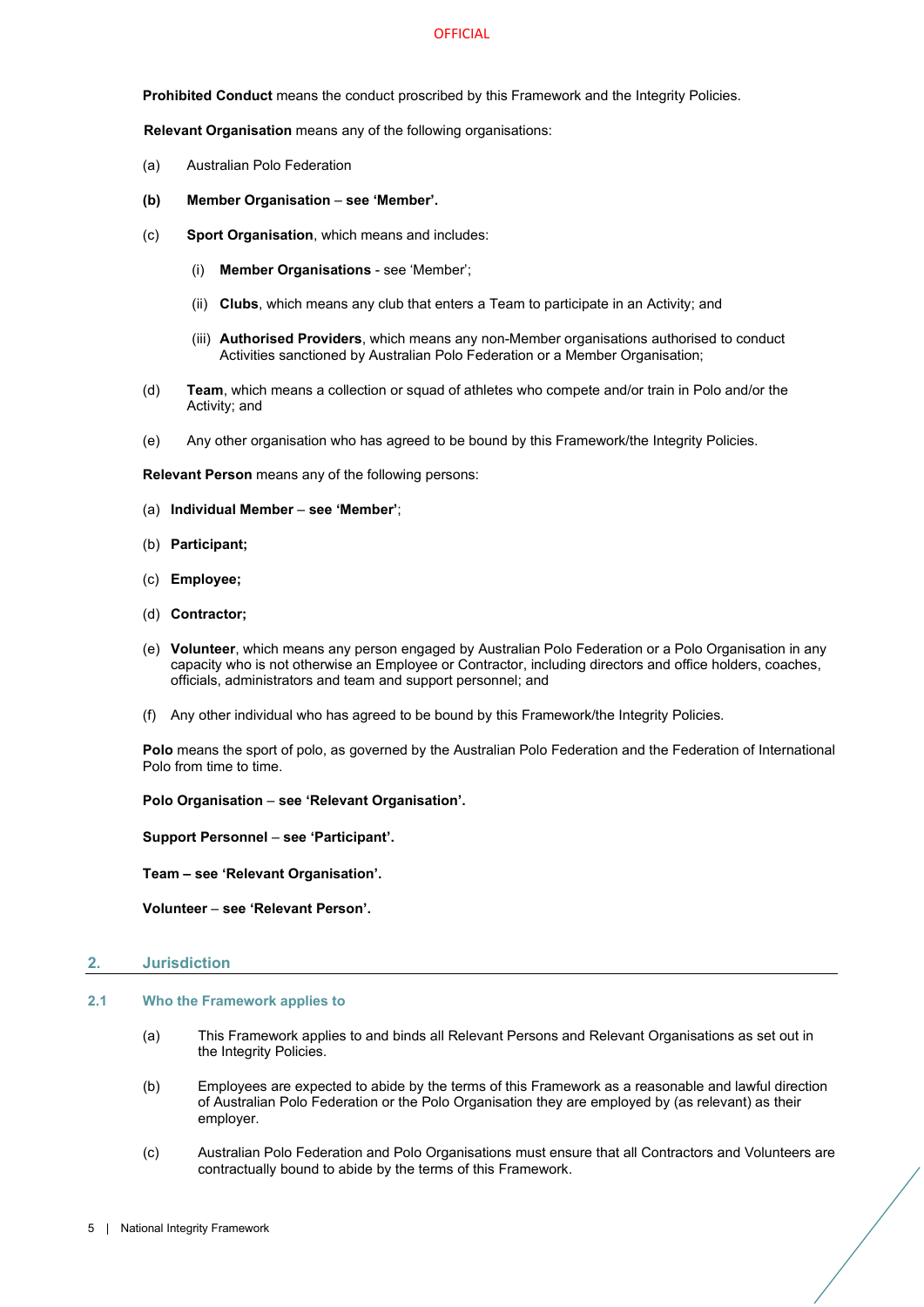- (d) By participating in an Activity, a Participant is deemed to have agreed to be bound by the Framework.
- (e) Any person or organisation who:
	- (i) has had a complaint made against them under the Complaints, Disputes and Discipline Policy; and
	- (ii) was bound by the Framework at the time the complaint was made or when they became aware that a complaint may be made;
	- (iii) would, for any reason, otherwise have ceased to be bound by this Framework at any time after the complaint was made or when they became aware that the complaint may be made,

remains bound by the Framework in respect of the complaint and any related complaint until the complaints process has been finalised in accordance with the Complaints, Disputes and Discipline Policy.

# <span id="page-5-0"></span>**3. Scope**

# <span id="page-5-1"></span>**3.1 Scope**

- (a) The National Integrity Framework comprises this Framework document and the Integrity Policies.
- (b) Nothing in this Framework limits the rights or obligations of any person under any other Australian Polo Federation policy, code of conduct or other relevant agreement.
- (c) This Framework does not override or limit the application of any laws of Australia or a state/territory.
- (d) The 'Summary' at the start of each Integrity Policy is not intended to be and should not be construed in any way as a complete and comprehensive overview of the relevant Integrity Policy. To the extent of any inconsistency, the operative provisions of the relevant Integrity Policy prevail.

# <span id="page-5-2"></span>**4. Prohibited Conduct**

#### <span id="page-5-3"></span>**4.1 Prohibited Conduct**

In addition to the Prohibited Conduct proscribed by the Integrity Policies, a Relevant Person or Relevant Organisation commits a breach of this Framework when they:

- (a) fail to report any Prohibited Conduct, as defined under this Framework or an Integrity Policy, to Sport Integrity Australia (or otherwise in accordance with the requirements of the relevant Integrity Policy) as soon as reasonably practicable;
- (b) deliberately or wilfully withhold information in relation to any possible Prohibited Conduct;
- (c) fail to provide further information or documentation as requested as part of a Complaint Process under this Framework, including a failure to fully and in good faith participate in an interview;
- (d) fail to comply with or enforce Disciplinary Measures imposed under the Complaints, Disputes and Discipline Policy; or
- (e) knowingly provide any inaccurate and/or misleading information during the course of any investigation or proceedings under this Framework.

#### <span id="page-5-4"></span>**4.2 Additional matters**

(a) Where conduct may constitute 'Prohibited Conduct' under this Framework or any Integrity Policy but is a Protected Disclosure with respect to Australian Polo Federation, it must be dealt with under Australian Polo Federation's whistleblower policy.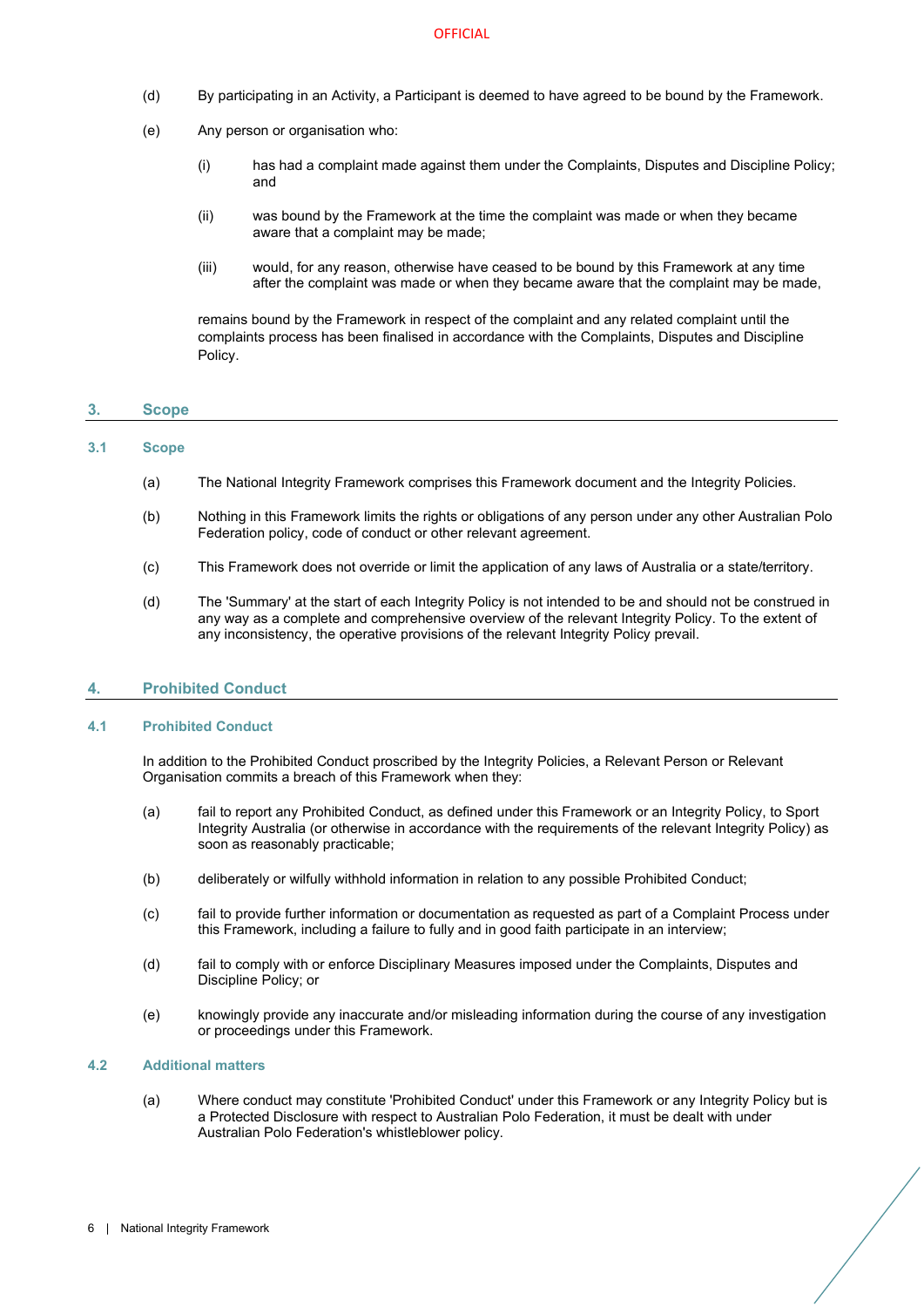- (b) The Australian National Anti-Doping Policy will prevail to the extent of any inconsistency with this Framework in all instances. Any allegation relating to a breach or possible breach of Australian National Anti-Doping Policy will be dealt with under that policy.
- (c) Nothing in this Framework or the Integrity Policies prevents the Australian Polo Federation Board from referring any alleged Prohibited Conduct or criminal conduct to a relevant law enforcement agency.

# <span id="page-6-0"></span>**5. NSO>'s Responsibility to Manage Framework**

# <span id="page-6-1"></span>**5.1 Responsibility for the management of the Framework**

- (a) Australian Polo Federation will ensure that it has an Integrity Uni[t1,](#page-6-3) headed by a National Integrity Manager who shall report, directly or indirectly, to the President and/or the Board.
- (b) The National Integrity Manager is responsible for the implementation, management, reporting and review of this Framework within Australian Polo Federation.
- (c) Australian Polo Federation will ensure that it appoints a Complaints Manager[2](#page-6-4) for the purposes of the Complaints, Disputes and Discipline Policy.

# <span id="page-6-2"></span>**5.2 National Integrity Manager**

The National Integrity Manager will:

- (a) be responsible for the supervision and administration of this Framework, the Integrity Policies and the associated education programs;
- (b) monitor the compliance of any Sanctions;
- (c) act in a professional, discreet, and confidential manner in undertaking the obligations of their role under this Framework;
- (d) be responsible for ensuring that this Framework and the Integrity Policies are regularly reviewed, and any required amendments are approved by the Australian Polo Federation Board; and
- (e) will provide the Australian Polo Federation Board with regular reports of:
	- (i) information relating to Alleged Breaches and Prohibited Conduct under the Integrity Policies;
	- (ii) the operation of and overall compliance with the Integrity Policies; and
	- (iii) any education programs that Participants have been required to undertake.

 $\mathcal{L}^{\mathcal{L}}$ 

<span id="page-6-3"></span><sup>1</sup> The size of the Integrity Unit is to be determined by the NSO based on the volume, nature, and seriousness of integrity issues within its sport and available financial resources. For the avoidance of doubt, the Integrity Unit may, if appropriate, solely comprise the National Integrity Manager.

<span id="page-6-4"></span><sup>&</sup>lt;sup>2</sup> Australian Polo Federation may appoint the same person to be both the Complaints Manager and the National Integrity Manager.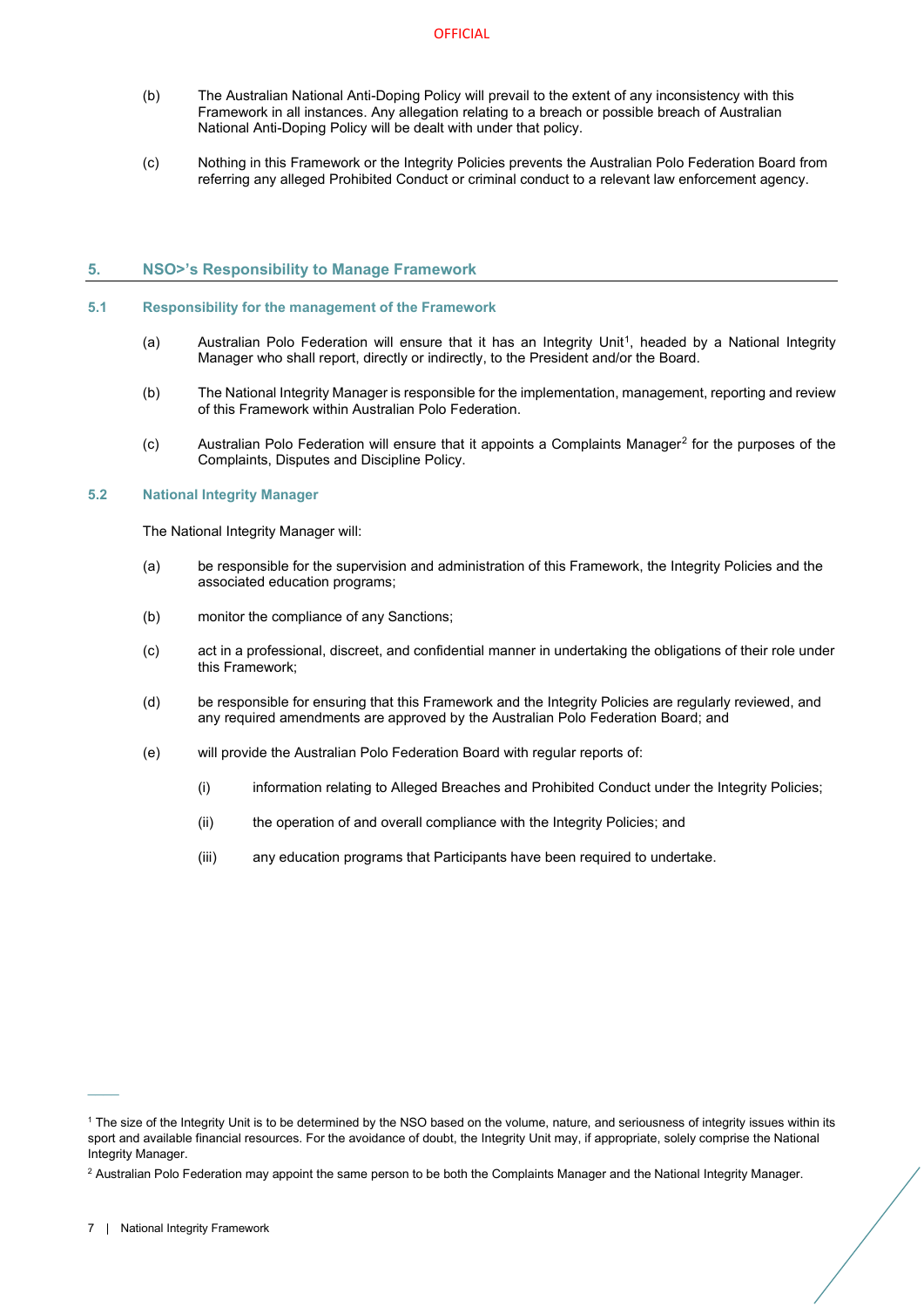# <span id="page-7-0"></span>**5.3 Complaints Manager**

The Complaints Manager will be the point of contact between Australian Polo Federation and Sport Integrity Australia in relation to the functions of the Complaints, Disputes and Discipline Policy and will have such responsibilities as set out in that policy.

#### <span id="page-7-1"></span>**5.4 Reporting to Sport Integrity Australia**

Australian Polo Federation must ensure that they report all matters to Sport Integrity Australia as required by the Integrity Policies, which includes:

- (a) any alleged Prohibited Conduct or criminal conduct that Australian Polo Federation has referred/reported to a relevant law enforcement agency;
- (b) any information required to be reported or notified to Sport Integrity Australia under the Competition Manipulation and Sports Wagering Policy; and
- (c) the outcome of any Resolution Process under the Complaints, Disputes and Discipline Policy.

# <span id="page-7-2"></span>**5.5 Education**

- (a) With the support of Sport Integrity Australia, Australian Polo Federation will plan, implement, and maintain an education strategy that incorporates material addressing the matters covered by each Integrity Policy.
- (b) The National Integrity Manager will, from time to time, direct certain Participants to undertake education programs, which will be relevant and proportionate to their level of participation in Polo and the associated integrity risks.

#### <span id="page-7-3"></span>**5.6 Recruitment of Employees and Volunteers**

- (a) Australian Polo Federation and Polo Organisations should conduct any appropriate background checks required by an Integrity Policy for prospective Employees, Contractors and Volunteers to screen for prior conduct that would constitute a breach of this Framework or the Integrity Policies.
- (b) Australian Polo Federation and Polo Organisations should undertake induction processes for Employees, Contractors and Volunteers that incorporate familiarisation with this Framework and the Integrity Policies, and other sports integrity education and training as determined by Australian Polo Federation from time to time.

# <span id="page-7-4"></span>**6. Additional Responsibilities**

#### <span id="page-7-5"></span>**6.1 Relevant Organisation responsibilities**

In addition to that required under the Integrity Policies, Australian Polo Federation and Member Organisations shall:

- (a) implement and comply with this Framework;
- (b) ensure that all other policies, rules, and programs that apply to Relevant Persons and Relevant Organisations are consistent with this Framework;
- (c) use its best efforts to assist Relevant Persons and Relevant Organisations to fulfil their responsibilities under this Framework;
- (d) publish, distribute, and promote this Framework and the Integrity Policies (and any updates from time to time) and shall be responsible for making such documents available and accessible to Relevant Persons and Relevant Organisations; and
- (e) ensure its Employees and contractors act in a discreet and confidential manner in discharging their obligations under this Framework.
- (f) recognise any Sanction imposed under this Framework;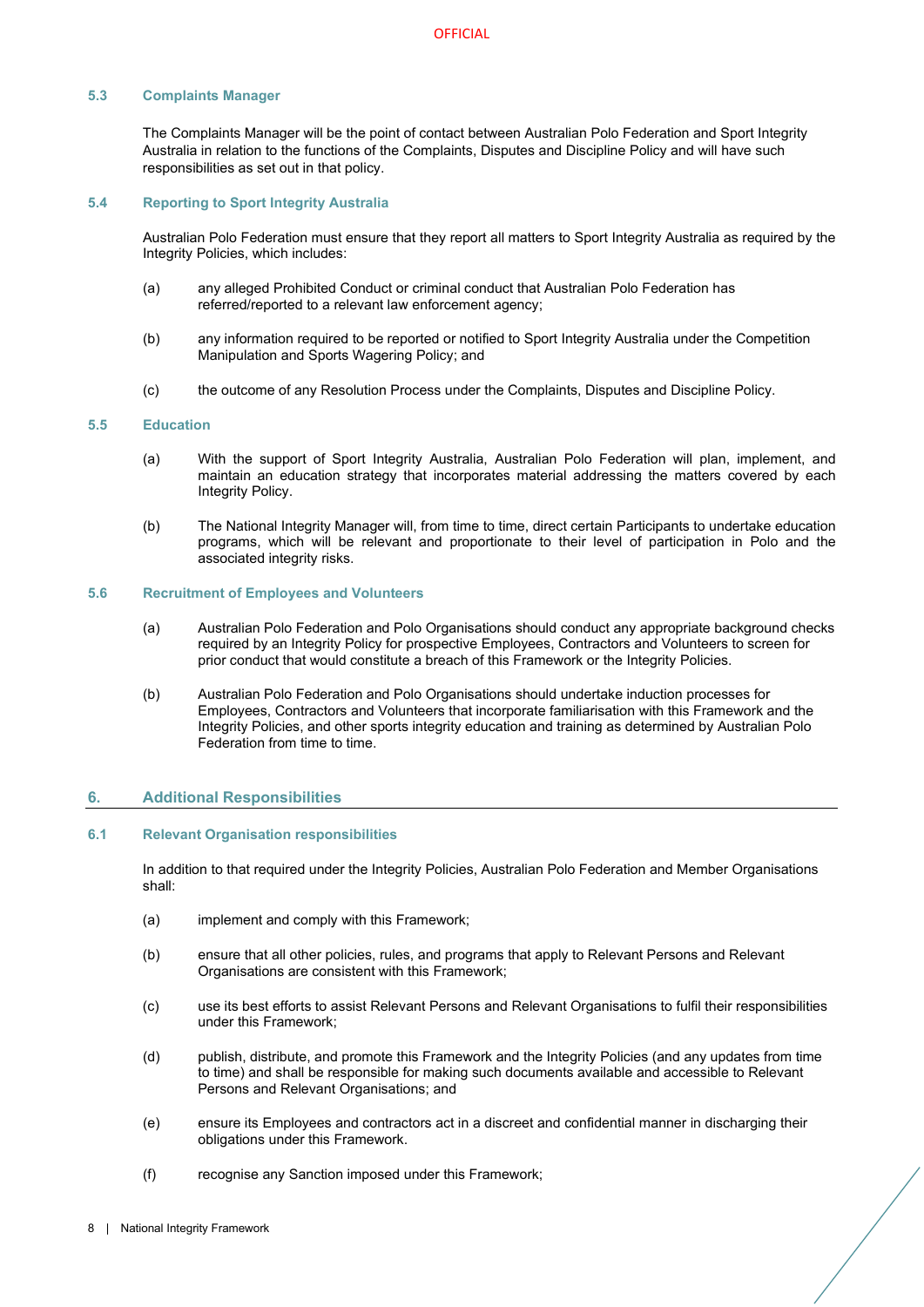- (g) take all necessary steps to enforce any Sanction imposed under this Framework;
- (h) assist in any investigation or proceedings regarding any Prohibited Conduct and ensure that they do not knowingly provide any inaccurate and/or misleading information during the course of any investigation or proceedings.

# <span id="page-8-0"></span>**6.2 Relevant Person responsibilities**

In addition to that required under the Integrity Policies, Relevant Persons shall:

- (a) make themselves aware of the contents of this Framework;
- (b) comply with all relevant provisions of the Framework;
- (c) comply with any decisions and/or Sanctions imposed under the Framework.
- (d) undertake sports integrity education as directed by the National Integrity Manager;
- (e) assist in any investigation or proceedings regarding any Prohibited Conduct and ensure that they do not knowingly provide any inaccurate and/or misleading information during the course of any investigation or proceedings.

# <span id="page-8-1"></span>**7. Complaints, Disputes & Discipline Policy**

The Complaints, Disputes and Discipline Policy applies to any alleged Prohibited Conduct, including reports of breaches, of this Framework or any Integrity Policy.

#### <span id="page-8-2"></span>**8. Interpretation & Other Information**

# <span id="page-8-3"></span>**8.1 Application and Commencement**

- (a) This Framework is approved by the Board.
- (b) This Framework:
	- (i) commences on the date outlined on the front cover 15 November 2021;
	- (ii) is subject to the Australian Polo Federation's constitution and if there is any inconsistency, the constitution will prevail; and
	- (iii) when in force, is binding on all those listed in clause [2.1.](#page-4-1)

#### <span id="page-8-4"></span>**8.2 Amendment**

- (a) The Board may amend this Framework and the Integrity Policies from time to time at the direction of Sport Integrity Australia and such amendments will be effective on the date specified by the Board.
- (b) Member Organisations must adopt this Framework, including any amendments, in full and without amendment, as a policy under their constitution, within three (3) months of the date it is adopted by the Australian Polo Federation.

#### <span id="page-8-5"></span>**8.3 Inconsistency**

This Framework applies to each Integrity Policy. When interpreting an Integrity Policy, any provisions of that Integrity Policy inconsistent with this Framework apply to the extent of that inconsistency.

#### <span id="page-8-6"></span>**8.4 Interpretation**

The following rules of interpretation apply to the Framework and each Integrity Policy: